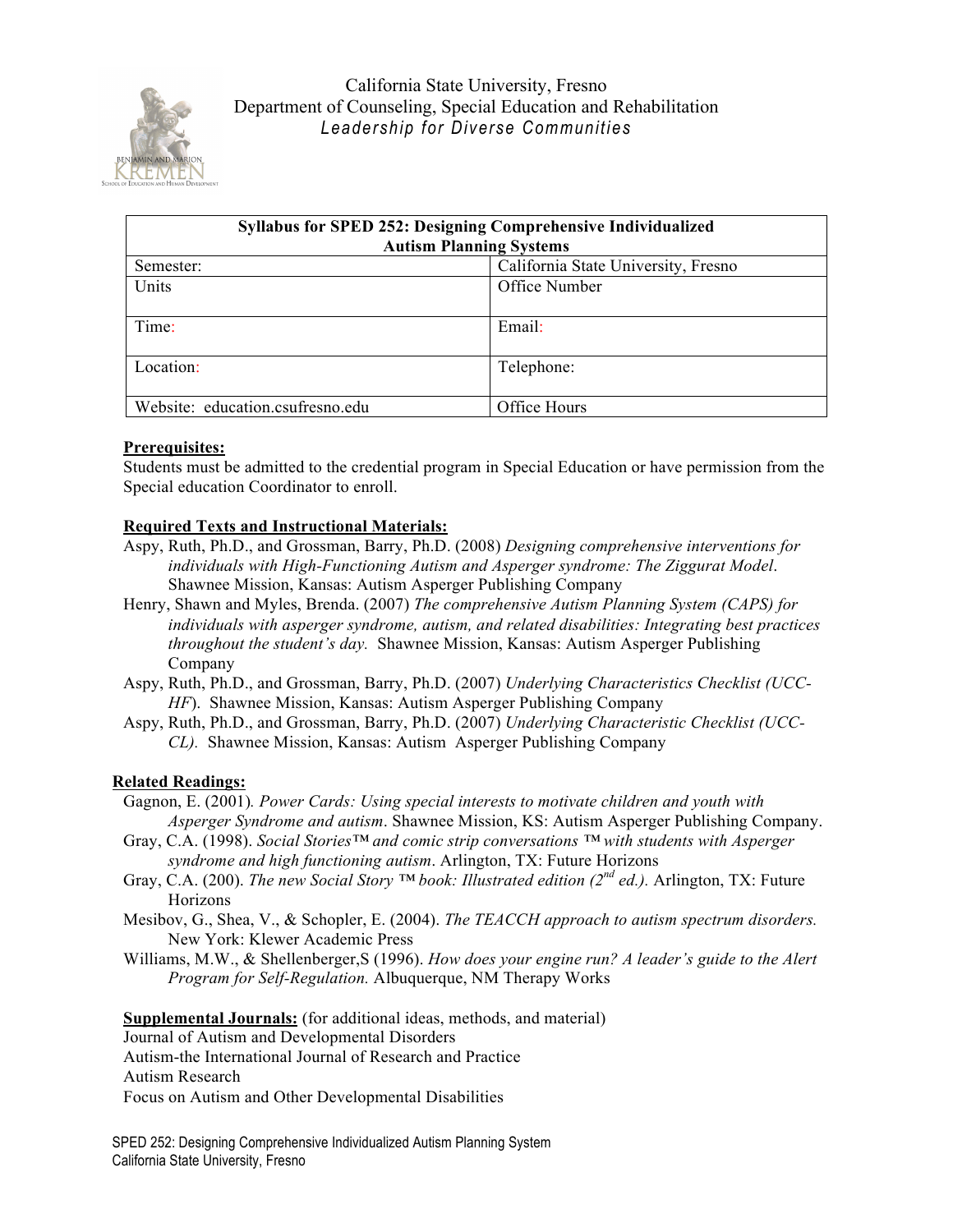Journal of Applied Research in Intellectual Disabilities Mental Retardation and Developmental Disabilities Research Reviews Research in Autism Spectrum Disorders

### **Course Description:**

Candidates will learn to design comprehensive intervention plans that are responsive to the strengths and needs of individuals of all ages with ASD. Supervised fieldwork is required to complete assignments.

### **This course requires the use of your university email account:**

(The University provides free email accounts to all students. Students may sign up for email online at https://zimmer.csufresno.esu/csuf/index.html. Internet accounts are available for a modest fee at http://www.fresno.com/cvonline/cvip.html

### **Course Goals and Primary Learning Outcomes**:

Upon completion of this course, the student will exemplify in practice the Kremen School of Education and Human Development 's (KSOEHD) broad vision and mission of ethically informed community leaders from classroom teaching, education administration, and/or higher education who advocate for high standards and democratic values with attention to professional ethics and diversity. The KSOEHD faculty promotes the development of the following candidate professional dispositions across all coursework: Reflection, Critical Thinking, Professional Ethics, Valuing Diversity, Collaboration, and Life-Long Learning. Candidates will increasingly reflect these dispositions in their work with students, families, and communities.

### **Course Goals**

Candidates will learn the process and framework for designing comprehensive interventions for individuals of all ages with autism spectrum disorder. Candidates will implement a method of planning a student's daily schedule that ensures that all supports are in place to facilitate academic, social, and behavioral success.

### **Learning Outcomes**

- List and describe the 4 steps to designing a comprehensive intervention plan: (1) UCC, (2) ISSI, (3) the Intervention Ziggurat, and (4) Comprehensive Autism Planning System (CAPS. (ASDAA Standard 2)
- Discuss ethical and legal considerations regarding educational programming for individuals diagnosed with ASD. (ASDAA Standard 2).
- Apply appropriate pedagogical practices/strategies to effectively structure learning environments of the diverse students diagnosed with ASD. (ASDAA Standard 2)
- List the process and describe the framework for designing individualized, comprehensive intervention plans for individuals with ASD of all ages. (ASDAA Standard 2 and 3)
- **Describe the underlying needs and characteristics related to autism and how to address these** needs. (ASDAA Standard 1)
- Distinguish between the three assessment tools that help in identifying the underlying needs and characteristics related to autism: (a) the Underlying Characteristics Checklist (UCC), (b) the Individual Strengths and Skills Inventory (ISSI), and the ABC-Iceberg (ABC-I). (ASDAA Standard 1)
- Recognize the federal and state guidelines that focus on use of evidence-based practices, response to intervention, positive behavioral interventions, and supports based on functional behavior assessment. . (ASDAA Standard 2)
- Demonstrate how to promote collaboration and communication among team members throughout all stages of the intervention process. (ASDAA Standard 3)

SPED 252: Designing Comprehensive Individualized Autism Planning System California State University, Fresno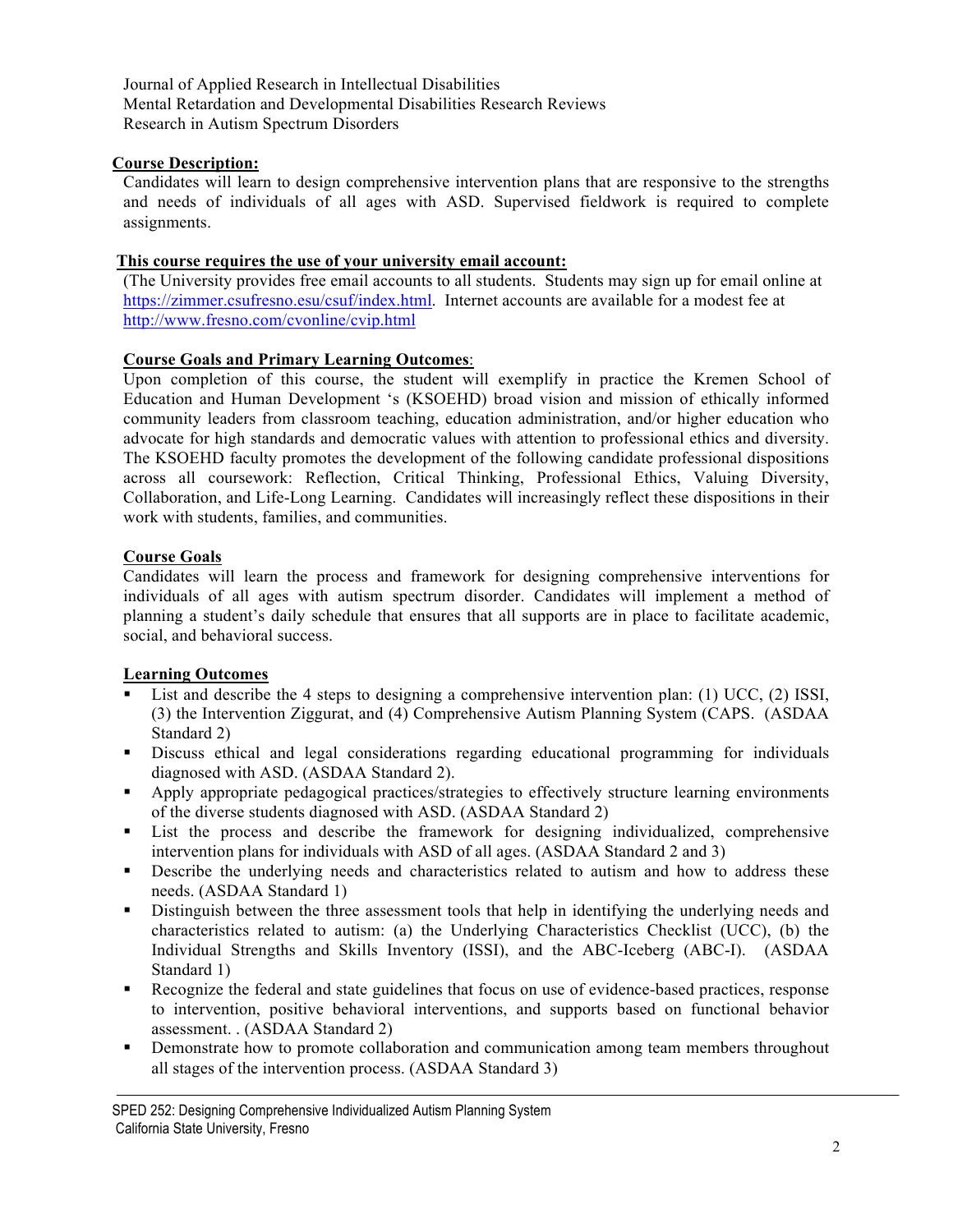- **•** Describe the process used to provide high-quality instruction and behavioral supports throughout a student's day. (ASDAA Standard 2 and 3)
- Illustrate how student progress is continuously monitored using meaningful data. (ASDAA Standard 2)
- Discover the importance of decision making by a collaborative team of school staff and families who review student progress. (ASDAA Standard 3)
- Develop a parent notification system that will increase parent involvement in the educational process of their child. (ASDAA Standard 3)
- Design a comprehensive autism planning system that provides an overview of a student's daily schedule by time, activity, targeted skills to teach, structure/modification, reinforcement, sensory strategies, communication/social skills, data collection and a generalization plan. (ASDAA Standard 2)

# **Course Policies**

# **Classroom Environment**

- 1. Keep audible communication devices (cell phones, pagers, IPODs, and other portable media players) turned off during class.
- 2. Use of laptops, computers, and/or PDAs is permitted only for SPED 179 note-taking or student presentations. No other use is acceptable.
- 3. Obtain advanced permission from the instructor for visitors.

# **Attendance**

The Special Education Faculty place great importance on attendance and participation, as these are professional expectations. Every unexcused/unauthorized absence, early departure, and/or tardy may result in a lower grade.

- 1. Excused/authorized absences/tardies/early departures will be allowed only per University policies: (1) when the student has a serious and compelling medical condition that she/he can support with documentation, or (2) when a death or serious illness in the immediate family (i.e., parents, spouse, or child) prohibits student from attending class, or (3) when student is participating in University-sponsored athletic, extracurricular, or academic endeavors away from campus.
	- a. If requesting an excused absence/tardy/early departure, it is the student's responsibility to provide acceptable documentation to the instructor within 2 weeks of the absence/tardy/early departure.
	- b. If the student does not provide acceptable documentation, then the absence/tardy/early departure will be marked as unexcused, and the corresponding points will be deducted.
- 2. Deductions for attendance occur as follows:
	- a. Each unauthorized/unexcused absence, early departure, and/or tardy will result in the deduction of 5 points per class session.
- 3. If you are absent, tardy, or leave early, excused or unexcused, it is your responsibility to do all of the following:
	- a. Obtain handouts, notes, and other materials from peers. The instructor does not keep copies beyond the class session in which these were given.
	- b. Contact the instructor as soon as possible after the missed class period to provide documentation of the reasons for the absence and to discuss what, if anything, can be done to maintain your desired grade.
	- c. Submit all assignments by the beginning of the following session.

# **Assignments**

- 1. Each student is responsible for completing assignments and readings prior to each class session to actively participate in discussions, activities, and presentations.
- 2. Assignments for this class must be each student's own work.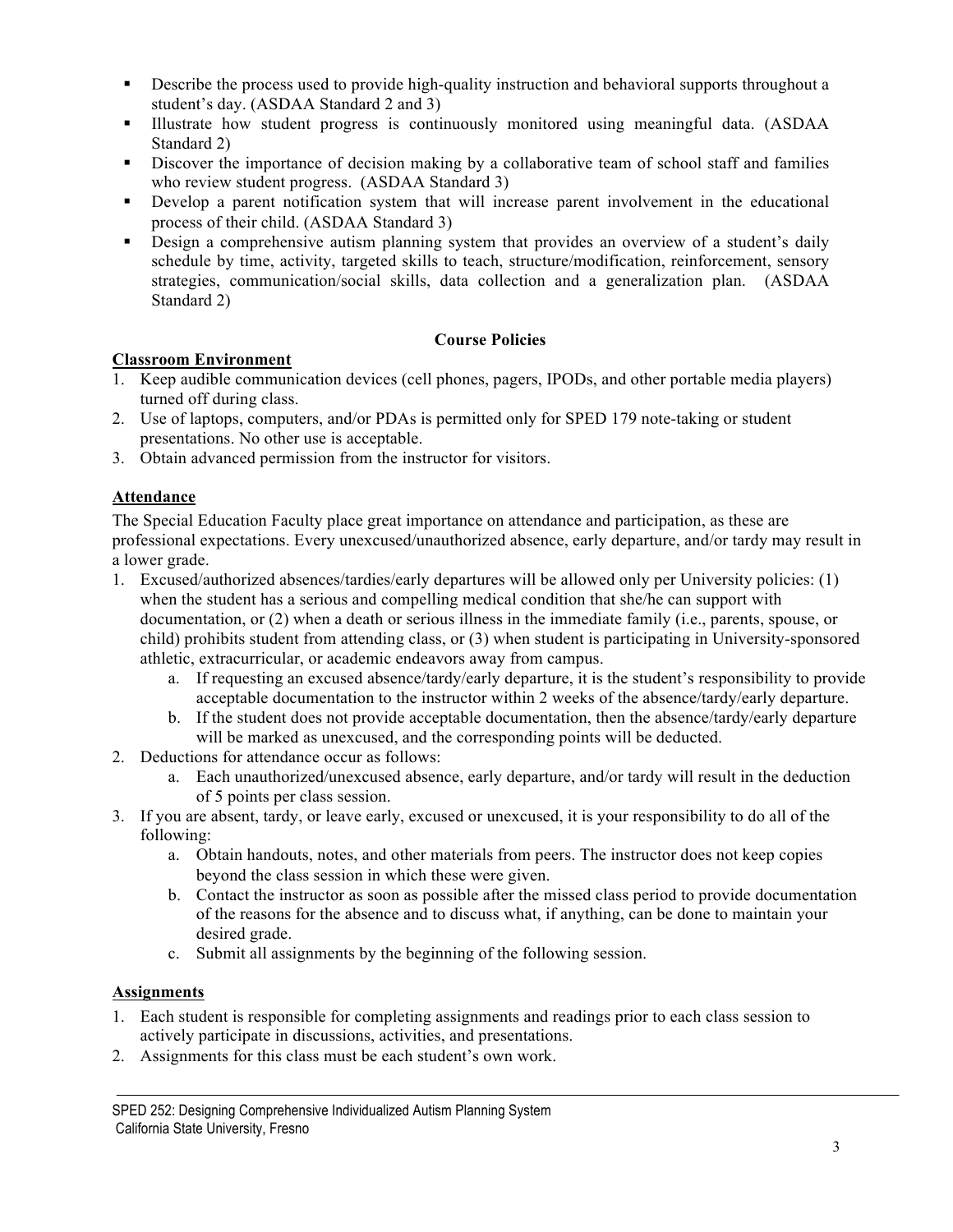- 3. All assignments must be completed independent/individually, except where otherwise indicated.
- 4. All assignments must follow the formats/instructions provided in the syllabus.
	- a. It is the student's responsibility to obtain and follow all formats/instructions exactly and to seek clarification if needed.
- 5. Most assignments have a rubric (evaluation) available.
	- a. It is the student's responsibility to obtain, print, and staple/clip the paper rubric to its corresponding assignment.
	- b. Assignments submitted without the appropriate rubric, without name and date, and/or not following the formats provided will be returned not graded.
- 6. All assignments will be submitted in paper copy and follow the guidelines listed below:
	- a. Write in narrative and word-process, using 1" margins, 12 point font, and 1.5 spaces between lines.
	- b. Use transitions sentences, phrases, and words between ideas and paragraphs.
	- c. Label with headings within each assignment to identify each section of the paper. Refer to the "Areas to be Evaluated" in each rubric to determine the headings.
	- d. Check and correct spelling, organization, syntax, structure, grammar, and mechanics. Proofread and spell-check your assignments prior to submission.
- 7. Assignment Timelines/Due Dates:
	- a. All assignments are due in paper copy before the end of the class session on the date the assignment is due to be eligible to receive full credit/points. It is the student's responsibility to submit all assignments on time.
	- b. Exceptions will be made only for: (1) authorized/excused absences as defined above, if the instructor is notified within 24 hours of the absence and provided with acceptable documentation; and (2) in the event of an unforeseen, unauthorized/unexcused absence, emergency, or other issue.
	- c. Any assignment submitted late (after the class session in which it is due) will receive, at a maximum, the number of points to equal a grade no higher than a "B". Exceptions will be made only for excused/authorized absences. Do NOT email assignments.

# **Confidentiality**

The privacy and identity of children and their families should be protected in all written materials. Therefore when writing about a child, the recommended language is, "For the purpose of this paper, I will refer to the observed student as (fictitious first name)."

# **Grading**

- 1. The total points received on each assignment are recorded in the grade roster.
- 2. Grades are calculated by percentage (the total points received divided by the total points possible).
- 3. Percentages:  $100-90\% = A$ ;  $89-80\% = B$ ;  $79-70\% = C$ ,  $69-60\% = D$ ;  $59\% = 0 = F$ .

#### **Examinations and Major Assignments**

# **FIELDWORK REPORT**: **100 POINTS**

(Candidate Dispositions: Reflection, Professional Ethics, Valuing Diversity, Collaboration and Critical Thinking)

During this semester, each student will engage in 20 hours of documented field experience working directly with a student diagnosed with autism. You will utilize your fieldwork to complete the assignments for the class. The field work experience should include activities and observations interactions with parents, staff, and students.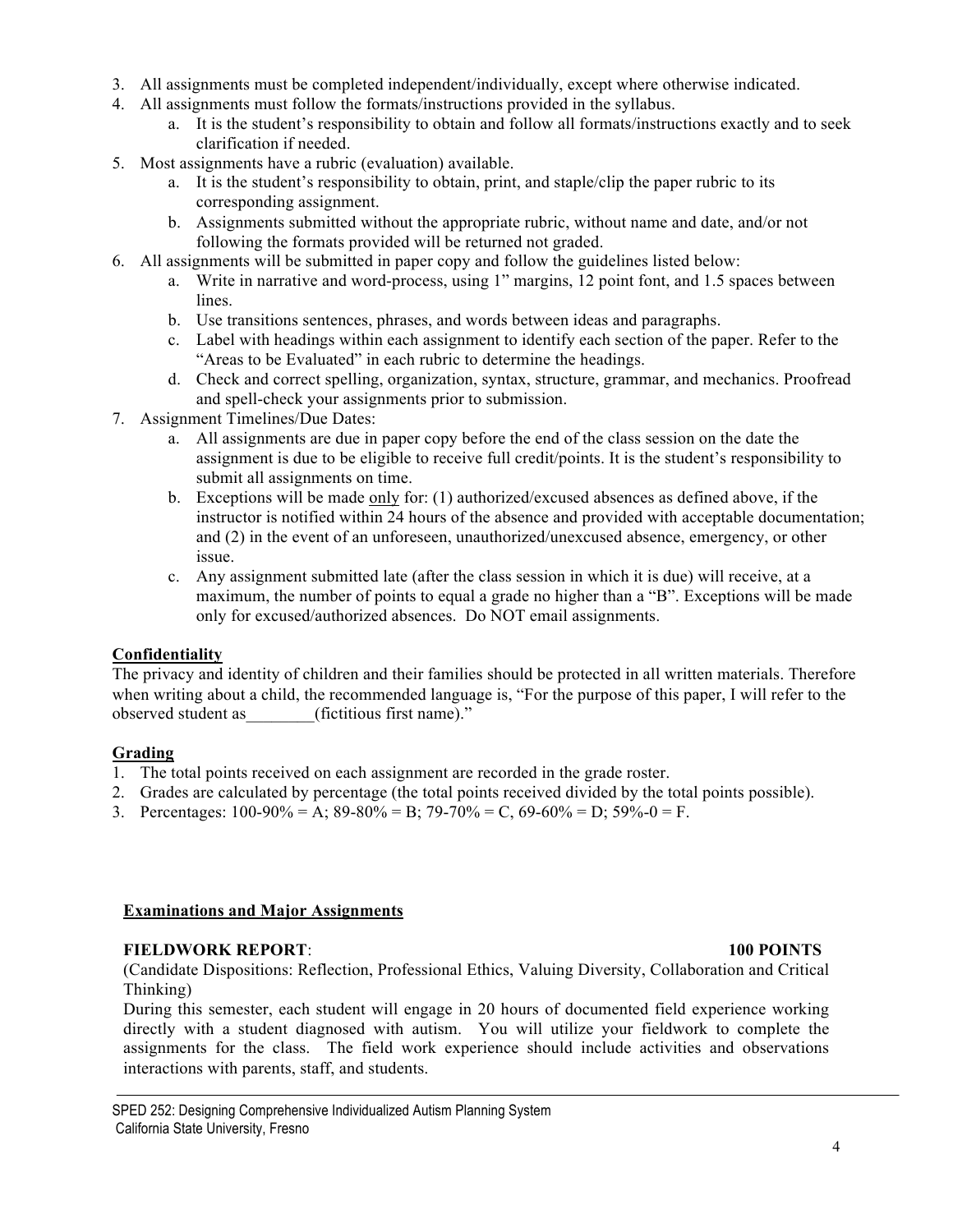- **1.** Document field experience and obtain appropriate signatures on the course fieldwork form provided by the instructor. Upon completion of hours, present this course fieldwork form with the cumulative field work form to obtain course instructor's signature.
- **2.** Project Outline
	- **a.** Select an individual with ASD for whom you will design an intervention plan using the UCC, Ziggurat Model and CAPS.
	- **b.** Complete the Ziggurat worksheet for that level and practice the interventions selected.
	- **c.** Compile a portfolio that documents your work with the individual with ASD, including (a) completed UCC, ISSI, ABC-I Ziggurat Worksheet, and CAPS; (b) copies of materials used to address each level of the Intervention Ziggurat; (c) a plan for monitoring and data collection: and (d) a reflection paper.

# **PAPER 30 POINTS**

(Candidate Dispositions: Valuing Diversity, Collaboration, Life-Long Learning, Critical Thinking, and Professional Ethics)

# **Select from ONE of the 4 Topic ideas**

- **1.** Idea #1: The Ziggurat Model and How it Addresses Federal and State Guidelines
	- a. Write a paper that discusses how the Ziggurat Model addresses federal and state guidelines, such as a focus on evidence-based practices, response to intervention, and positive behavioral interventions and supports based on functional behavior assessment.
- **2.** Idea #2: The Importance of a Five-Tiered Approach to Intervention
	- a. Write a paper in which you discuss why the Ziggurat Model's five-tier approach to intervention benefits individuals with ASD
- **3.** Idea #3: Reflection on the Ziggurat Model
	- a. Write a paper that presents their beliefs regarding the value of the ziggurat Model. Provide evidence to support why you believe it should be implemented or what other approach/model you believe to be more effective.
- **4.** Idea #4: Challenges Faced When Striving to Develop Comprehensive Interventions
	- a. Write a paper discussing challenges that may be encountered when developing comprehensive interventions and strategies that may be used to address each one. For instance, team collaboration may be an ideal, but challenging component of comprehensive interventions.

#### **EXAMS 100 POINTS**

(Candidate Dispositions: Reflection, Critical Thinking) Mid Term Exam – 25 points Final Examination – 75 points

# **RESEARCH TO PRACTICE PROJECT 100 POINTS**

(Candidate Dispositions: Critical Thinking, Valuing Diversity, Professional Ethics and Life-Long Learning)

- Students will work in teams to research the evidence for some practices recommended in Chapters 4 through 8 in the Ziggurat Textbook. One to two strategies will be assigned per team (based on the size of the class).
- Each team will create a table with the following headings: (a) Article Citation: (b) demographics (e.g., number, age, gender of subjects): (c) Other Relevant Information (e.g., population/diagnostic category, setting): and (d) Results. Teams should include the name of the strategy in the title of their table (e.g., Research on Cartooning).
- For each research article reviewed, enter the relevant information into your table. If the team cannot locate any research regarding a given strategy, enter "No Relevant Research Located" in the first row of their table.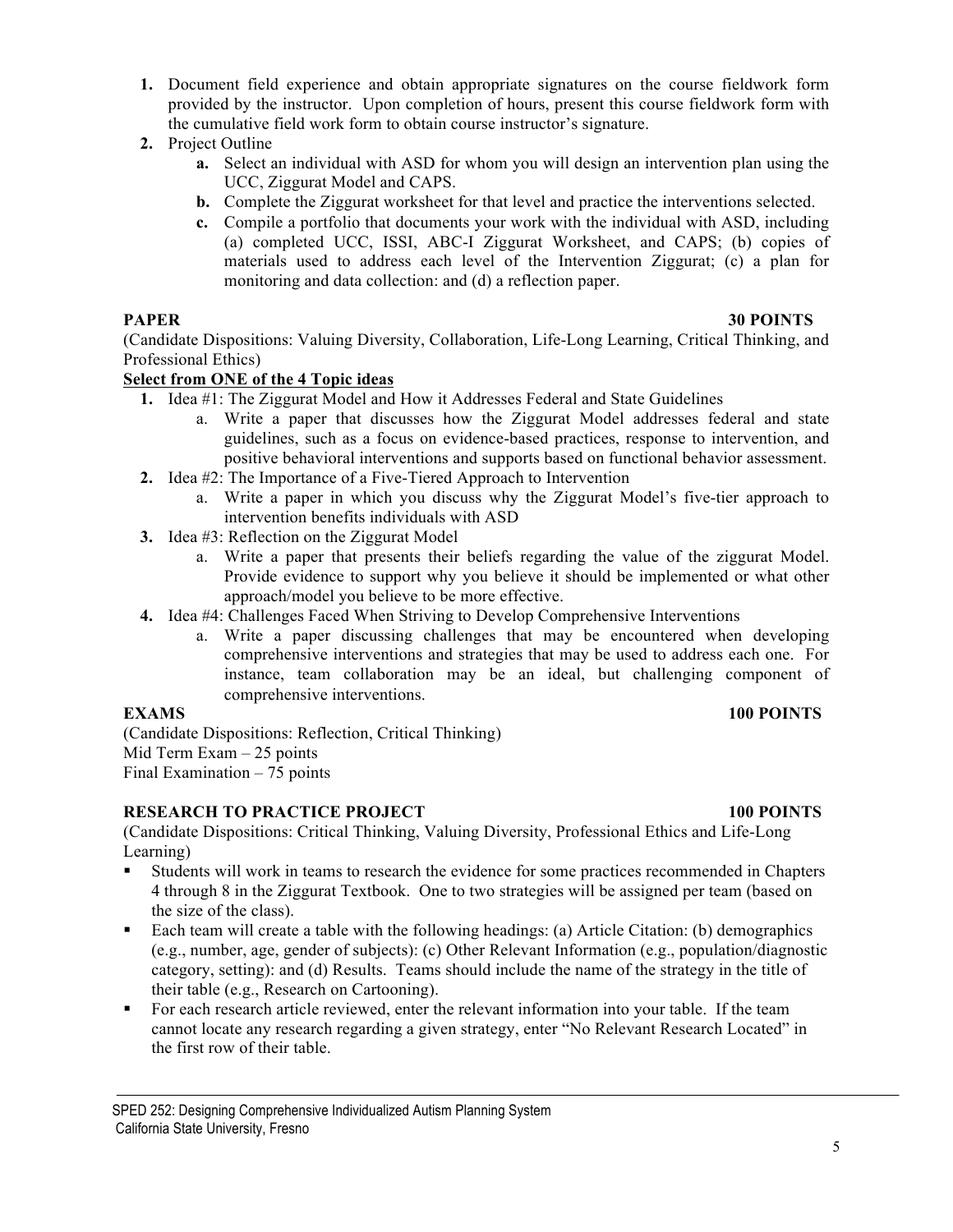- For each intervention, write a description of the intervention; (b) submit an example of the intervention (e.g., actual item such as The Incredible 5-Point Scale [Buron & Curtis, 2003] used, video clip)
- Teams' tables will be compiled into a resource packet to use when searching for evidence to support strategies being considered for use with an individual with ASD.
- Teams will share tables and examples to class.

# **INDIVIDUAL PROJECT 60 POINTS**

(Candidate Dispositions: Reflection, Critical Thinking, Collaboration, Valuing Diversity, Professional Ethics, Life-Long Learning)

# **Sharing the Ziggurat Model with the Students Collaborative Team.**

- **Decide how you would share information about the Ziggurat Model with your school site team to** encourage them to implement it
- How would you train the team on the Ziggurat Model?
- Create the actual materials (e.g., handouts, Power Point ™ presentation) you would use to accomplish this.
- Identify who you would invite to the presentation and why.

# **CHAPTER REFLECTION QUESTIONS 65 POINTS**

(Candidate dispositions: Critical Thinking, Valuing Diversity and Life-Long Learning) Answer reflective chapter questions on Blackboard prior to class. Come to class prepared to participate in an in-class small group activity or a Think-Pair-Share activity to share individual written reflections.

# **Assignment and Exam Grading:**

| <b>ASSIGNMENTS</b>           | <b>Points Possible</b>                    |
|------------------------------|-------------------------------------------|
| FIELD WORK HOURS AND PROJECT | 100 points                                |
| <b>PAPER</b>                 | 30 points                                 |
| <b>MID TERM EXAM</b>         | 25 points                                 |
| <b>FINAL EXAM</b>            | 75 points                                 |
| <b>PRESENTATION</b>          | 60 points                                 |
| RESEARCH TO PRACTICE PROJECT | 75 (paper) + 25 (presentation) 100 Points |
| CHAPTER REFLECTION QUESTIONS | 5 points each session $x$ 13 = 65         |
| <b>TOTAL POINTS POSSIBLE</b> | 455                                       |
|                              |                                           |

Grading Range: A = 409-455; B = 364-408; C = 319-364; D= 273-318; F= 272 or below

# **University Policies**

University Policies are available for review on the following website: http://www.csufresno.edu/academics/policies\_forms/instruction/RequiredSyllabusPolicyStatement.htm

# **TENTATIVE COURSE OUTLINE**

"The schedule and procedures for this course are subject to change in the event of extenuating circumstances."

| Session<br>. | opic | $-1$<br>.<br>.<br>ıng<br>∽и. | Due<br>gnments<br>$\sim$ $\sim$<br>the contract of the contract of the contract of the contract of the contract of |
|--------------|------|------------------------------|--------------------------------------------------------------------------------------------------------------------|
|              |      |                              |                                                                                                                    |

SPED 252: Designing Comprehensive Individualized Autism Planning System California State University, Fresno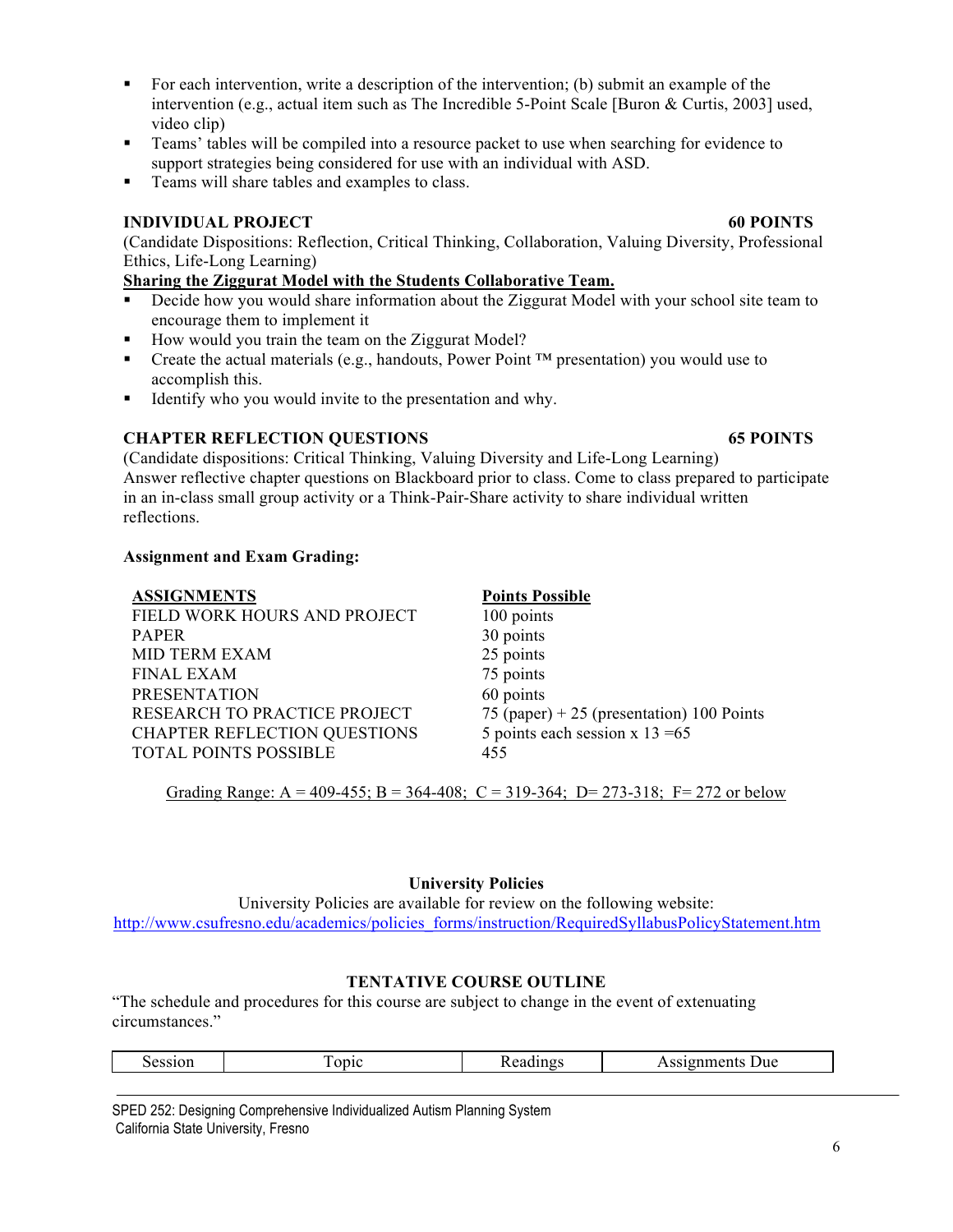| $\mathbf{1}$   | Introduction<br>The Context of Autism<br>(Ziggurat Model)<br><b>Underlying Characteristics</b><br>Checklist-CL and HF                                               | Syllabus<br>Chapter 1  |                                                          |
|----------------|---------------------------------------------------------------------------------------------------------------------------------------------------------------------|------------------------|----------------------------------------------------------|
| $\overline{2}$ | (FORMS)<br>Assessment                                                                                                                                               | Chapter 2              | Identify a student to work<br>with for the semester      |
|                | <b>Underlying Characteristics</b><br>Checklist-CL and HF<br>(FORMS)                                                                                                 |                        |                                                          |
| $\overline{3}$ | The Intervention Ziggurat:<br>Framework for Change<br>Groups meet                                                                                                   | Chapter 3              |                                                          |
| $\overline{4}$ | Sensory Differences and<br><b>Biological Needs (Ziggurat</b><br>Textbook)<br><b>Sensory Strategies (CAPS</b><br>Textbook)                                           | Chapter 4<br>Chapter 4 |                                                          |
|                | Social emotional Regulation                                                                                                                                         |                        |                                                          |
| 5              | Reinforcement (Ziggurat<br>Textbook)<br>Reinforcement (CAPS<br>Textbook)                                                                                            | Chapter 5<br>Chapter 3 |                                                          |
| 6              | Structure and Visual/Tactile<br>Supports (Ziggurat<br>Textbook)<br><b>Structure/Modifications</b><br>(CAPS Textbook)<br><b>Structuring Learning</b><br>environments | Chapter 6<br>Chapter 2 |                                                          |
| $\overline{7}$ | <b>Task Demands</b>                                                                                                                                                 | Chapter 7              |                                                          |
| 8              | Research To Practice Team<br>Presentations                                                                                                                          |                        | <b>Research to Practice</b><br><b>Team Presentations</b> |
| 9              | <b>MID TERM EXAM</b>                                                                                                                                                | Chapter 9              |                                                          |